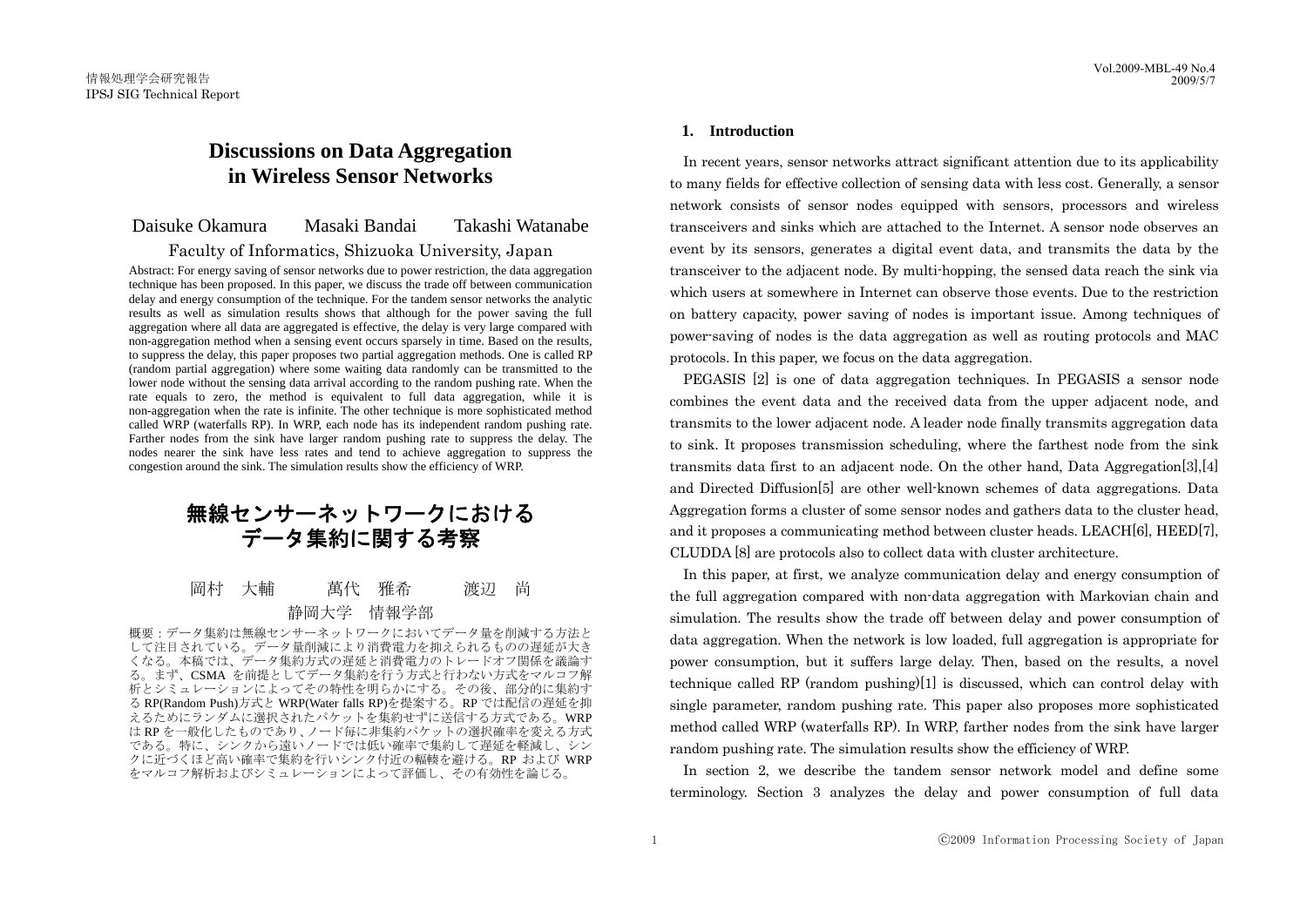aggregation as well as non-data aggregation in a tandem sensor network. Section 4 provides basic performance evaluations of specific parameters all of which are from practical protocols, such as Zigbee, CSMA/CA, and DSR. The evaluation is also done by simulations. After the discussion of the basic evaluation of full data aggregation and in section 5, partial aggregation methods, RP and WRP are proposed and evaluated.

# **2. Target Sensor Network**

### **2.1 Model**

 In this paper, we use a tandem network as shown in Fig.1. The reason of the simple model is that it enables us to analytic model, that it is the most basic model of sensor networks. The results can be extensible to more complex topology. For example, in the tree topology sensor network, the load of nodes is larger near the sink. As we state in the later section, WRP can incorporate individual node load for data aggregation.

 Sensor node transmits its sensing data to the sink. If sensor nodes cannot transmit data to the sink directly, i.e., with one hop, data are transmitted with multi-hopping via intermediate nodes to the sink.



Fig.1 Tandem sensor networks.

### **2.2 Definitions**

- $n_i$  denotes the i-th node from the sink.  $N$  is a set of all nodes.
- $n_{i+1}$  is called the adjacent upper node of  $n_i$ , while  $n_{i-1}$  is the adjacent lower node of n<sub>i</sub>. A set of nodes of  $\{n_k | n_k \in N, k > i\}$  denotes the upper nodes of n<sub>i</sub>, while  ${n_k | n_k \in N, k < i}$  denotes the lower nodes of  $n_i$ .
- E<sub>ij</sub> denotes the *i*-th event at node ni.
- $\bullet$  D<sub>ij</sub> denotes the sensed data which generated by observing E<sub>ij</sub>. The data size of D<sub>ij</sub> is identical and fixed to all nodes.
- Data transmission time  $\tau^{1}(i)$  is defined as a time interval between the instance that a data is transmitted from ni and the instance that the data is received at the adjacent lower node ni+1.
- $\bullet$  E<sub>ij</sub> may occur at an arbitrary time. Therefore, if E<sub>ij</sub> occurs during transmitting some data of  $n_i$  to  $n_{i-1}$ . E<sub>ij</sub> has to wait to be transmitted to avoid collision. This time is called in this paper backoff time.  $\tau^{c}(i)$  is defined as a time interval between the instance that  $E_{ii}$  occurred and the instance that the  $n_i$  starts to transmit Dij. Vol.2009-MBL-81 (Notices the jubb worst at node n.<br>
Vol.2009-MBL-49 No.42 (Note that a be seen that the sense d data which generated by observing E<sub>ii</sub> The data size of D<sub>1</sub> dentis also dono by is identical and fixed to a
	- $\bullet$  Total delay T(i) shows a time interval between the instance that  $E_{ii}$  occurred at n<sub>i</sub> and the instance that the sink receives  $D_{ii}$ .
	- Suffices imi and agg attached to  $\tau^1(i)$  and  $\tau^c(i)$  mean non-aggregation and aggregation, respectively.
	- CSMA is assumed for medium access control.
	- $\bullet$  The transmission range of each sensor nodes is assumed d[m].
	- $\bullet$  If n<sub>i</sub> uses data aggregation, when it receives data from  $n_{i+1}$ , it waits for the data arrival of D<sub>ij</sub>. After D<sub>ij</sub> arrived, n<sub>i</sub> combines D<sub>ij</sub> and the received data from  $n_{i+1}$ . The size of the combined data can be  $A_f(\geq 1)$  times larger than the size of D<sub>ij</sub>.  $A_f$  is called aggregation factor.
	- $\bullet$  The propagation delay between adjacent nodes is assumed to be negligible.

### **2.3 Non-aggregation**

 Fig.2 shows the sequence chart of non-aggregation data transmission. In this model, when a data generates at a node, it immediately transmits the data to the adjacent lower node without data aggregation.

 In Fig. 2, after E11 occurs n5 sends D11 to the adjacent lower node n4. During transmitting D11, n5 exchanges data and ACK with n4. CSMA/CA makes some data deferred for transmission. For example, after E31 is observed D31 has to wait to be transmitted until n3, n2 and n1 complete the transmission of D41 to avoid the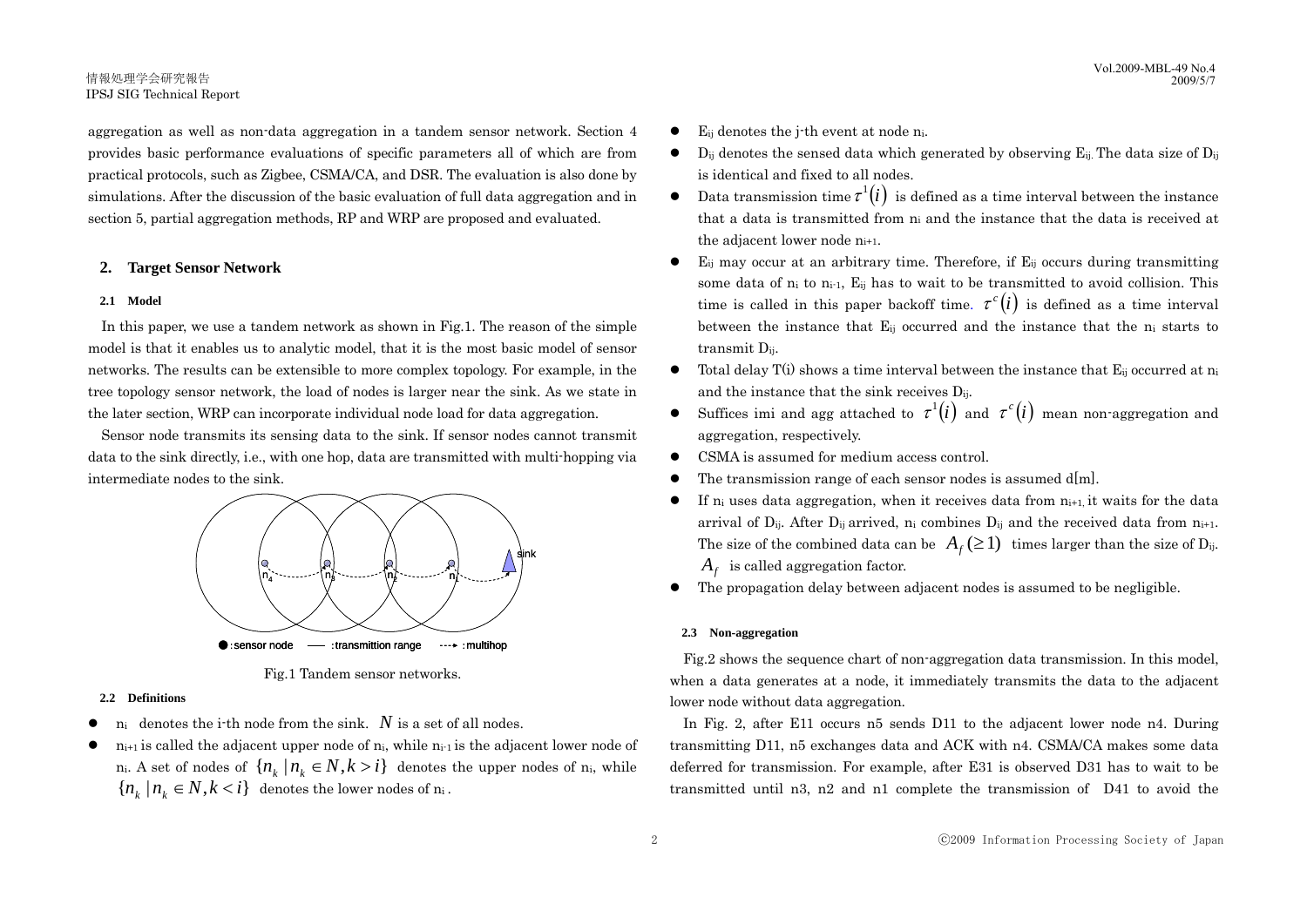

#### **2.4 Full aggregation**

 Fig. 3 shows the sequence chart of data aggregation. In this model, when a new data arrives at a node, the node transmits the data. If a node receives data from its adjacent upper node, it defers the transmission of the received data until the node obtains a sensed data observed by itself. After obtaining the observed data, the node combines the observed data and the received data thus far according to the aggregation factor  $A_f$ , and transmits the combined data to the adjacent lower node.

 In Fig. 3, at node n2, D41 has to be waited for aggregation until E22 occurs, After E22 occurs, n2 combines D22 and the received data including D41 and transmits the combined data to n1. Note that  $A_f = 1$  in this figure.

# **3. Analysis**

# **3.1 Non-aggregation**

 We analyze total delay and energy consumption in the data transmission without data aggregation.



Fig.3 Sequence sample of data aggregation.

**3.1.1** Analytic model

Fig. 4 shows the queuing model of non-aggregation data transmission of node ni.



Fig.4 Analytic model of non-data aggregation at ni.

**3.1.2** Arrival process to the queue

Data arrives from the upper node  $n_{i+1}$  with the rate of  $\lambda_{i+1}$ ". We assume that the original data observed by n<sub>i</sub> arrives in Poisson distribution of average  $\lambda_i$  in Fig.4. Therefore, the arrival rate of data to the queue,  $\lambda_i$ <sup>'</sup> is

$$
\lambda_i = \lambda_{i+1} \cdot \lambda_i \tag{1}
$$

 Since data arrival from the upper node is not according to Poisson, strictly speaking, the process to the queue is not Poisson. However, in this paper for simplicity, we approximate the process to be Poisson.  $\lambda_i$ <sup>"</sup> is the data arrival rate to  $n_{i-1}$ . This paper also approximates that the arrival process at  $n_{i-1}$  follows Poisson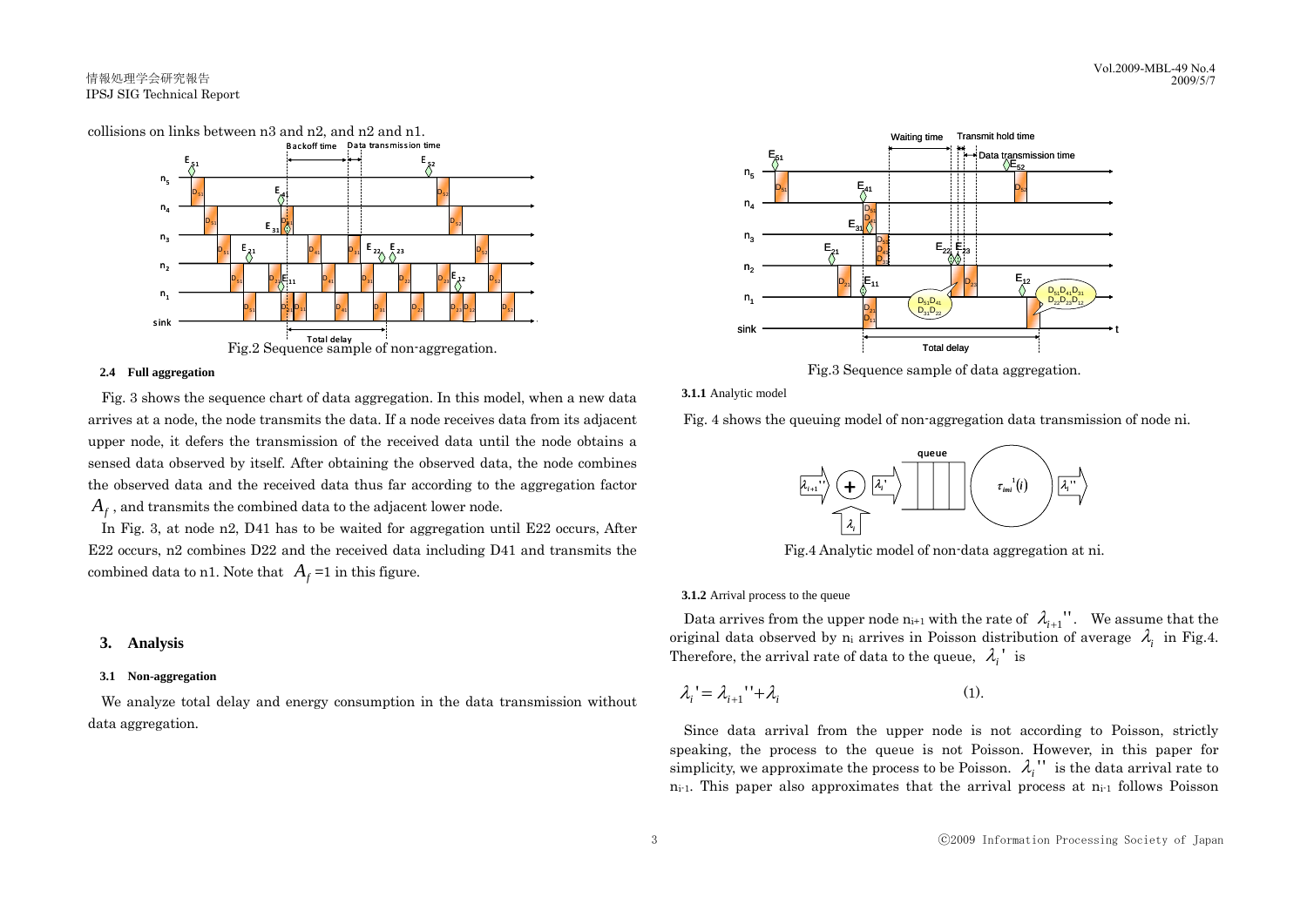# distribution with the arrival rate  $\lambda_i$ ".

#### **3.1.3** Service process

The service process becomes data transmission time  $\tau^{1}(i)$ .  $\tau^{1}(i)$  is derived from data rate v<sub>c</sub> when the data size is Si.

$$
\tau^1(i) = \frac{S_i}{v_c} \tag{2}
$$

#### **3.1.4** Backoff time

 When an event occurred during data transmission, the node waits to transmit data to the lower node. The backoff time  $\tau_{imi}^{c}(i)$  is required to avoid collision. This is denoted by the queue and the server in Fig. 4. From the queuing theory,  $\tau_{im}^{c}(i)$  is derived by M/D/1 model. Data comes in Poisson distribution with average  $\lambda_i$ <sup>t</sup> to the queue. Service time is the constant as shown in  $(2)$ . As a result of M/D/1[10], we obtain the following equation, (*i*) =  $\frac{G_1}{V_c}$ <br>
A Backoff time<br>
A backoff time<br>
A backoff time<br>
the nare vertex during data transmission, the node waits to transmit data<br>
the nare vertex crisis the server one of the backoff time<br>  $\frac{F_{\text{av}}(H)}{k}$ 

$$
L_{imi}(i) = \frac{\alpha_i}{1 - \alpha_i} - \frac{{\alpha_i}^2}{2(1 - \alpha_i)}
$$
(3),

where  $L_{imi}(i)$  is the number of data waiting to transmit in n<sub>i</sub>, and  $\alpha_i$  is the utilization of node ni.

$$
\alpha_i = \lambda_i^{\ \prime} \tau^1(i)
$$

In addition, from the Little's formula, we obtain

$$
\tau^{c_{\text{imi}}}(i) = \frac{L_{\text{imi}}(i)}{\lambda_{i}}
$$
\nBackoff time,  $\tau^{c_{\text{imi}}}(i)$  is calculated by (3) and (4) as follows,

$$
\tau^{c_{\text{imi}}}(i) = \frac{\tau^{1}(i)(2 - \lambda_{i}^{+}\tau^{1}(i))}{2(1 - \lambda_{i}^{+}\tau^{1}(i))}
$$
(5).

**3.1.5** Total delay

Total delay  $T_{imi}(i)$  is derived as follows where the number of the hops from node n to the sink is Hi.

$$
T_{imi}(i) = \sum_{k=1}^{H_i} \left( \tau^c_{imi}(k) + \tau^1(k) \right)
$$
 (6).

#### **3.1.6** Energy consumption

The node n<sub>i</sub> transmits observed data and relay received data from the upper nodes. Since the consumed energy of a node H hops far from the sink,  $P_{im}$  $(H)$  is in proportion to the number of times of data transmission, the energy consumption in non-aggregation.  $P_{\text{ini}}(H)$  is expressed as follows, where  $P_{t}$  and  $P_{r}$  are power required for transmitting and receiving a packet, respectively.

$$
P_{\text{ini}}(H) = \sum_{k=1}^{H} L(k)(P_t + P_r)
$$
 (7).

#### **3.2 Full data aggregation**

We analyze total delay and energy consumption in data aggregation.

## **3.2.1** Analytic model

 Data transmission with full data aggregation is transmitting a data when a sensor node observes an event at itself. Thus, a node keeps data until the node observes any event. When node observes an event, it combines data received previously and observed data and transmit. Fig. 5 shows the model of the data aggregation at node ni. Queue A represents waiting time for an event, whereas Queue B does backoff time for transmission.



Fig.5 Analytic model of data aggregation at ni.

**3.2.2** Arrival process to the queue A

 As with the previous section, the arrival process to queue A is assumed Poisson distribution with arrival rate  $\lambda_{i+1}$ ".

#### **3.2.3** Event waiting time

At first, the number of data waiting,  $Q_{\text{agg}}(i)$  for an event in  $n_i$  is derived. To find  $Q_{\text{agg}}(i)$  in queue A of node n<sub>i</sub>, we describe the state transition rate diagram as shown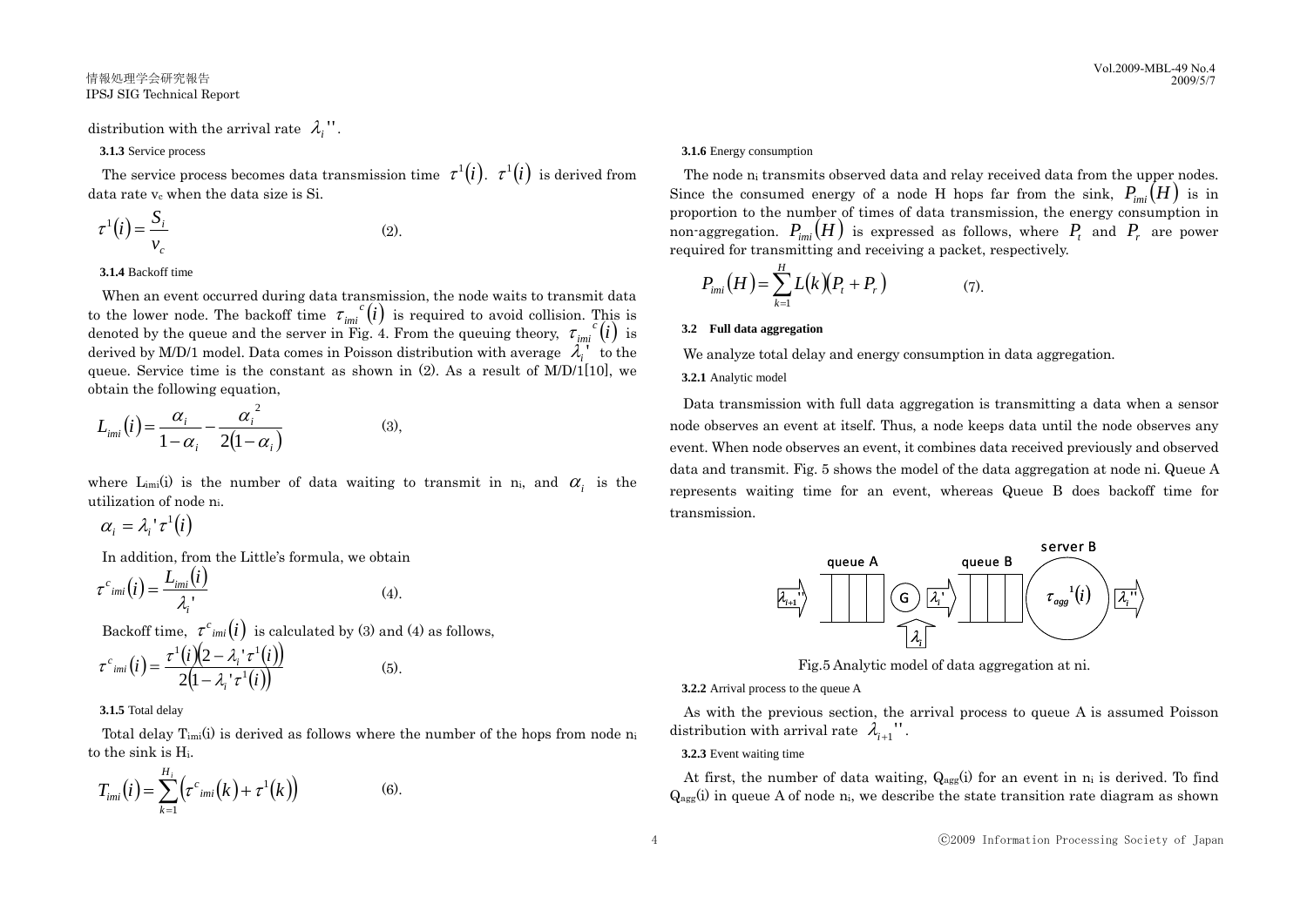in Fig.6. The basic idea to analysis is that data waits in queue A for the duration according to the exponential distribution of average  $1/2\lambda$ . In the diagram, the state variable is the number of data waiting for an event.



Fig.6 State transition rate diagram.

Let's  $P_{ik}$  be the probability when the number of data waiting for an event is k in queue A of ni. From the diagram, we can derive Pik as follows

$$
P_{ik} = \frac{2\lambda_i \lambda_{i+1}^{k}}{(\lambda_{i+1} + 2\lambda_i)^{k+1}}
$$
 (8).

Thus, the number of the data waiting for an event generation in queue A at  $n_i$ ,  $Q_{\text{agg}}(i)$  is

$$
Q_{agg}(i) = \sum_{k=0}^{\infty} k P_{ik} = \frac{\lambda_{i+1}}{2\lambda_i}
$$
 (9).

Event generation waiting time,  $\tau_{agg}^{\ e}(i)$  is derived by Little's formula.

$$
\tau_{\text{agg}}^{e}(i) = \frac{\lambda_{i+1}}{2\lambda_i^2} \tag{10}
$$

**3.2.4** Arrival process to the queue B

G in Fig. 5 is the gate which opens when  $n_i$  observes an event. The interval of opening the gate G depends on  $\lambda_i$ . The event generation in n<sub>i</sub> follows Poisson distribution with average  $\lambda_i$ . Therefore, data arrival to queue B is according to Poisson distribution with average  $\lambda_i' = \lambda_i$ .

### **3.2.5** Service process in server B

 All data received so far in queue A and the observed data are sent to server B. If the aggregation factor  $A_f = 1$ , these data are compressed into a single data. The service time of the server is directly data transmission time  $\tau_{agg}^{-1}(i)$ ,

$$
\tau_{\rm agg}^{-1}(i) = \frac{1}{(1-\rho)} \frac{S_i}{v_c} \tag{11}
$$

Note that hereinafter we assume that  $A_f = 1$ , but the similar analysis can be done if it does not hold.

**3.2.6** Backoff time

 Backoff time can be derived from the service time at the server in Fig. 5 as M/D/1. Therefore, we obtain the following equations,

$$
L_{agg}(i) = \frac{\beta_i}{1 - \beta_i} - \frac{{\beta_i}^2}{2(1 - \beta_i)}
$$
  
where  $\beta_i$  is denoted by,  
 $\beta_i = \lambda_i' \tau^1(i)$  (12).

In addition, from Little's formula, we obtain

$$
\tau_{agg}^{c}(i) = \frac{L_{agg}(i)}{\lambda_i} \tag{13}
$$

Thus, backoff time  $\tau_{\text{agg}}^{\text{c}}(t)$  is calculated to be,  $\tau_{\text{agg}}^{c}(i) = \frac{\tau^{1}(i)(2 - \lambda_{i}^{'}\tau^{1}(i))}{2(1 - \lambda_{i}^{'}\tau^{1}(i))}$  (14).  $\alpha_{agg}^{c}(i) = \frac{i}{2} \frac{(i)(2 - \lambda_i)}{(1 - 2)^i \pi^i}$  $1/\sqrt{2}$   $1/\sqrt{2}$  $2(1 - \lambda_i)$  $2 - \lambda_i$ λ' τ  $\tau^{\perp}(i)$  $(2 - \lambda)^{\perp} \tau$  $\tau_{agg}$  (*t*) =  $\frac{ }{2(1-)}$  $=\frac{\tau^{1}(i)(2-1)}{2i}$ 

*i*

**3.2.7** Total delay

The total delay  $T_{agg}(H)$  is derived as follows where the number of hops from  $n_i$  to sink is H.

$$
T_{agg}(H) = \sum_{k=1}^{H} \left( \tau_{agg}^{e}(k) + \tau_{agg}^{e}(k) + \tau^{1}(k) \right) \tag{15}.
$$

**3.2.8** Energy consumption

The energy consumption is proportional to the number of data transmissions. So,

$$
P_{\rm agg}(i) = L_{\rm agg}(i)(P_t + P_r)
$$
\n(16).

# **4. Fundamental Evaluation**

Here, analytic results are shown as well as simulated result. The evaluation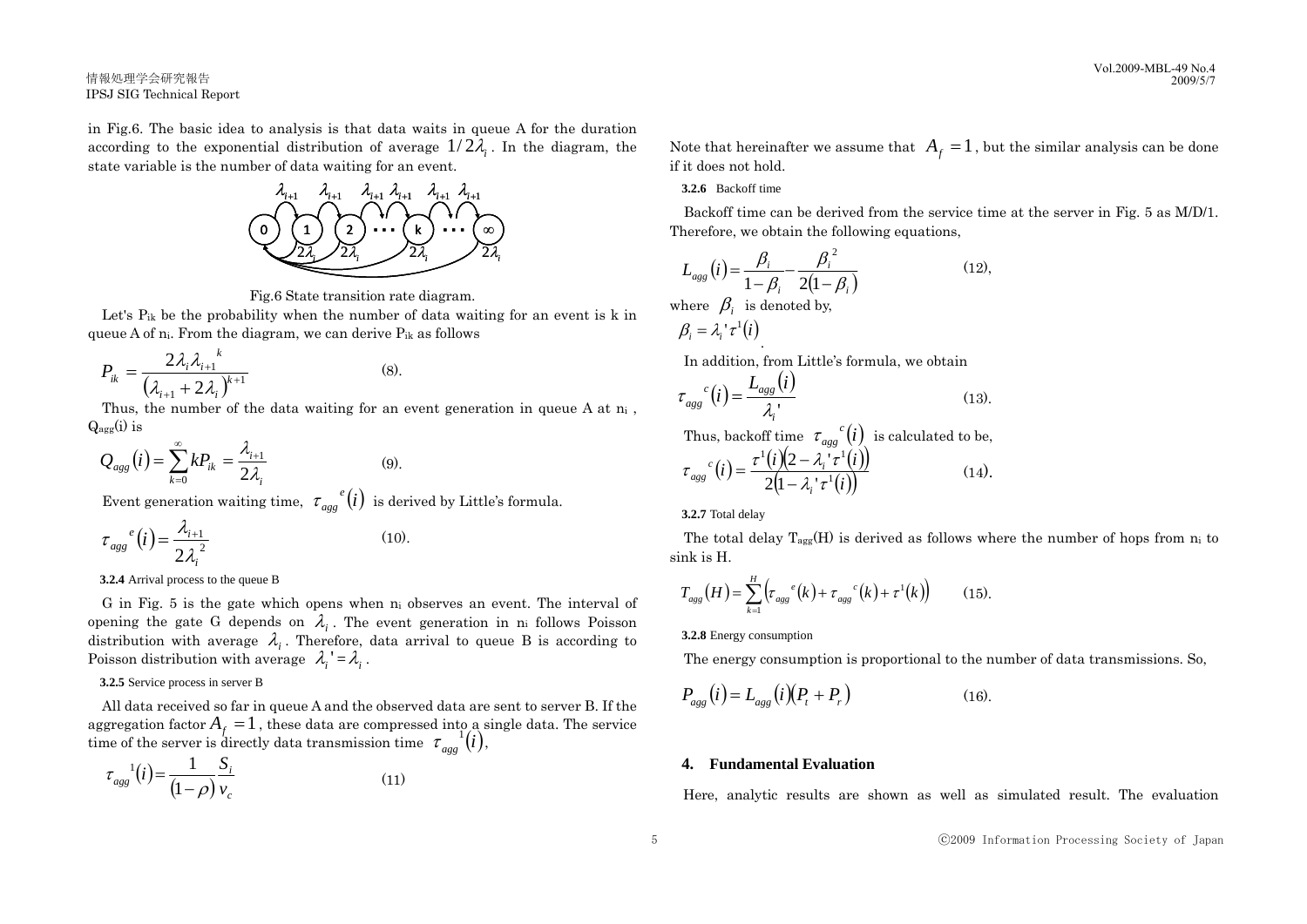parameters are shown to table 1.

Table 1 Evaluation parameters

| node distance    | 10[m]     |
|------------------|-----------|
| transmit range   | 11[m]     |
| <b>MAC</b>       | CSMA/CA   |
| routing protocol | DSR       |
| datasize         | 4096[bit] |
| event generate   | 100       |
| transmit rate    | 250[kbps] |

 In the simulation, each event occurs at each node randomly and independently. Buffer size of each node is infinite. Although analytic model assumes that transmission error is negligible, transmission errors and retransmission may occur in the simulation.

Fig. 7 shows the total delay where  $\lambda = \lambda$ . From Fig.7, as the event generation rate increases, delay increases. In data aggregation the total delay is about 3-1,000 times larger than that of non-aggregation when the event generation is rare. Generally, as nodes observe sensing data rarely in wireless sensor networks, the low generation rate has significant. Therefore, as long as total delay is concerned, non-aggregation should be used at a low event generation rate.

 Note that the total delay of the data aggregation is concave up. When event generation rate is low, the received data have to wait longer time at queue A, which leads to the large delay. In addition a node is near to the sink, total delay increases because of the large backoff time at queue due to the congestion around the sink.

 Comparing the analytic result with simulation, the difference is large at large event generation rate because ignorance of retransmission in analytic model.

Fig. 8 shows energy consumption of both methods. In this figure  $\lambda = \lambda = 5$ . The x-axis is total number of nodes in the sensor network. We can see that the larger network size, the more energy is consumed. Especially, non-aggregation consumes much more than aggregation. In non-aggregation, n1, the node nearest to the sink, consumes the largest energy. This is because the nearer a node to the sink, the more data it relays and the more data should be transmitted due to the congestion. Since data aggregation suppresses the traffic, it mitigates the congestion resulting in low energy consumption.



 From Fig. 7 and Fig. 8, we found that from a viewpoint of energy consumption data aggregation outperforms, however, from a view point of delay non-aggregation does.

# **5. Partial data aggregations**

 In the full aggregation when an event does not occur around ni, data suffers a long delay. To overcome this problem, we propose two partial aggregation methods, random partial aggregation (RP) and waterfalls random partial aggregation (WRP).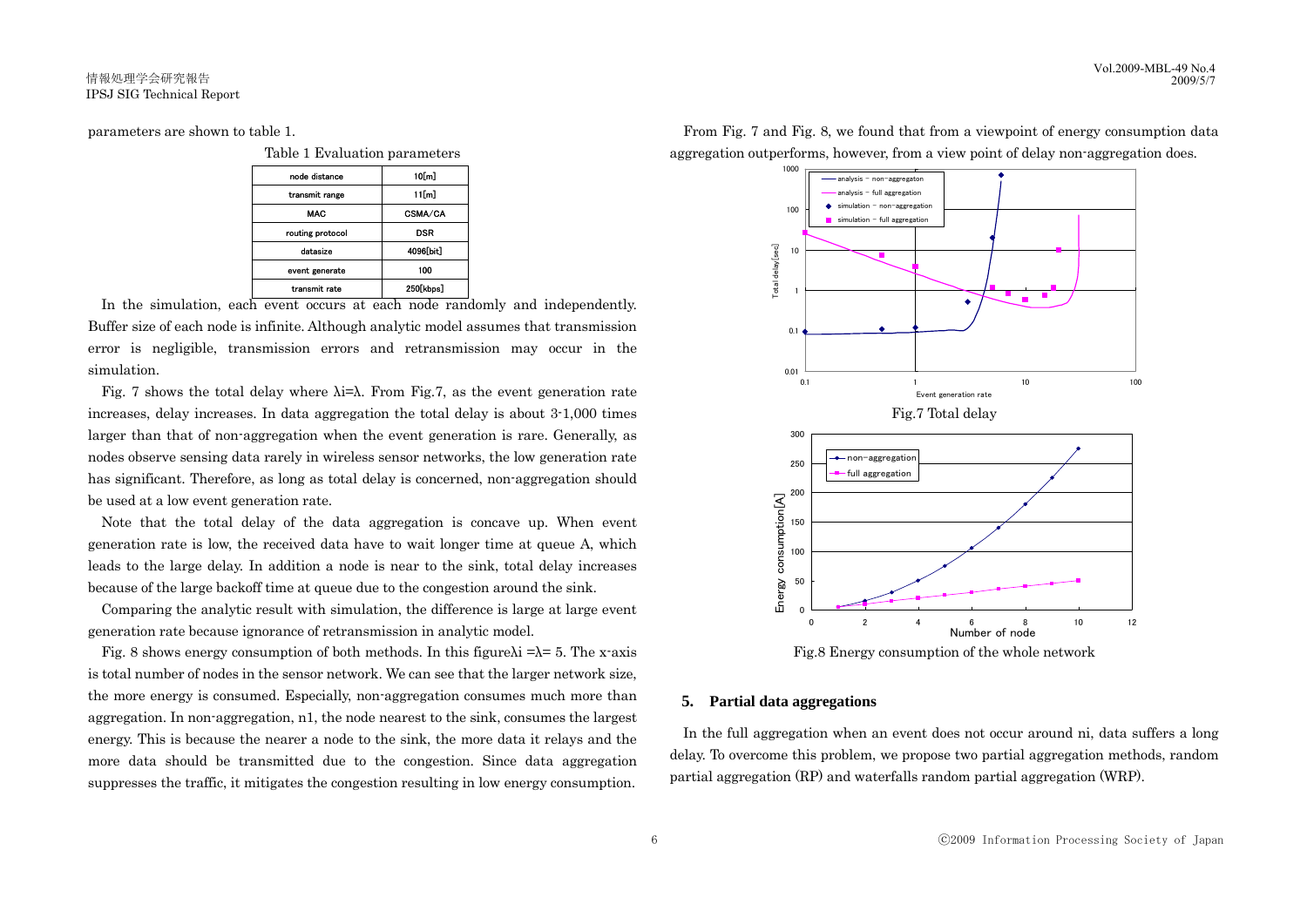#### **5.1 Random partial aggregation (RP)**

 In RP, some data are aggregated but others are not. As shown in Fig. 9, RP simply opens the gate G randomly according to exponential distribution. The rate of pseudo arrival of the data is denoted by  $\lambda_i^D$ , which is called random pushing rate. In RP, all random pushing rates are identical to nodes, i.e.,  $\mathcal{\lambda}_i^D = \mathcal{\lambda}^D \overbrace{\mathsf{server}}^\mathbf{B}$ 



The analysis can be done straightforwardly by replacing  $\lambda_i$  in aggregation with  $\lambda_i + \lambda^D$ . Fig. 10 shows an analysis result of RP. RP performance is between those of non-aggregation and aggregation. If  $\lambda^D$  is zero, it means fully aggregation and if  $\lambda^D$  is infinite, it means fully non-aggregation. We can see in the figure that  $\lambda^D$  can control the total delay and energy consumption by the partial aggregation. According to the requirements of the application, the partial aggregation can build the network which is most preferable.

#### **5.2 Waterfalls RP aggregation (WRP)**

WRP is based on RP. The difference is setting  $\lambda_i^D$ . From the Fig. 7, non-aggregation is preferable at low data generate rate. Nodes nearer the sink transmit larger traffic, which is equivalent to posing the lower nodes large data generate rate. Thus, in WRP  $\lambda_i^D$  is set to a smaller value of pushing rate if n<sub>i</sub> is near the sink as in Fig.11. In other words, data are rarely aggregated at nodes far from the sink to suppress delay. Fig. 12 and Fig. 13 show simulated results of WRP as well as non-aggregation, full aggregation and RP.

As for WRP, the total control of delay and energy consumption is more flexible than RP. Compared with RP when  $\lambda_i^D$  is big, the total delay of WRP is small, because backoff time of lower node is small. And when  $\lambda_i^D$  is small, the total delay of WRP is small, because event waiting time of upper node is small. Therefore, we can build low delay network to set  $\lambda_i^D$  for each node by WRP.